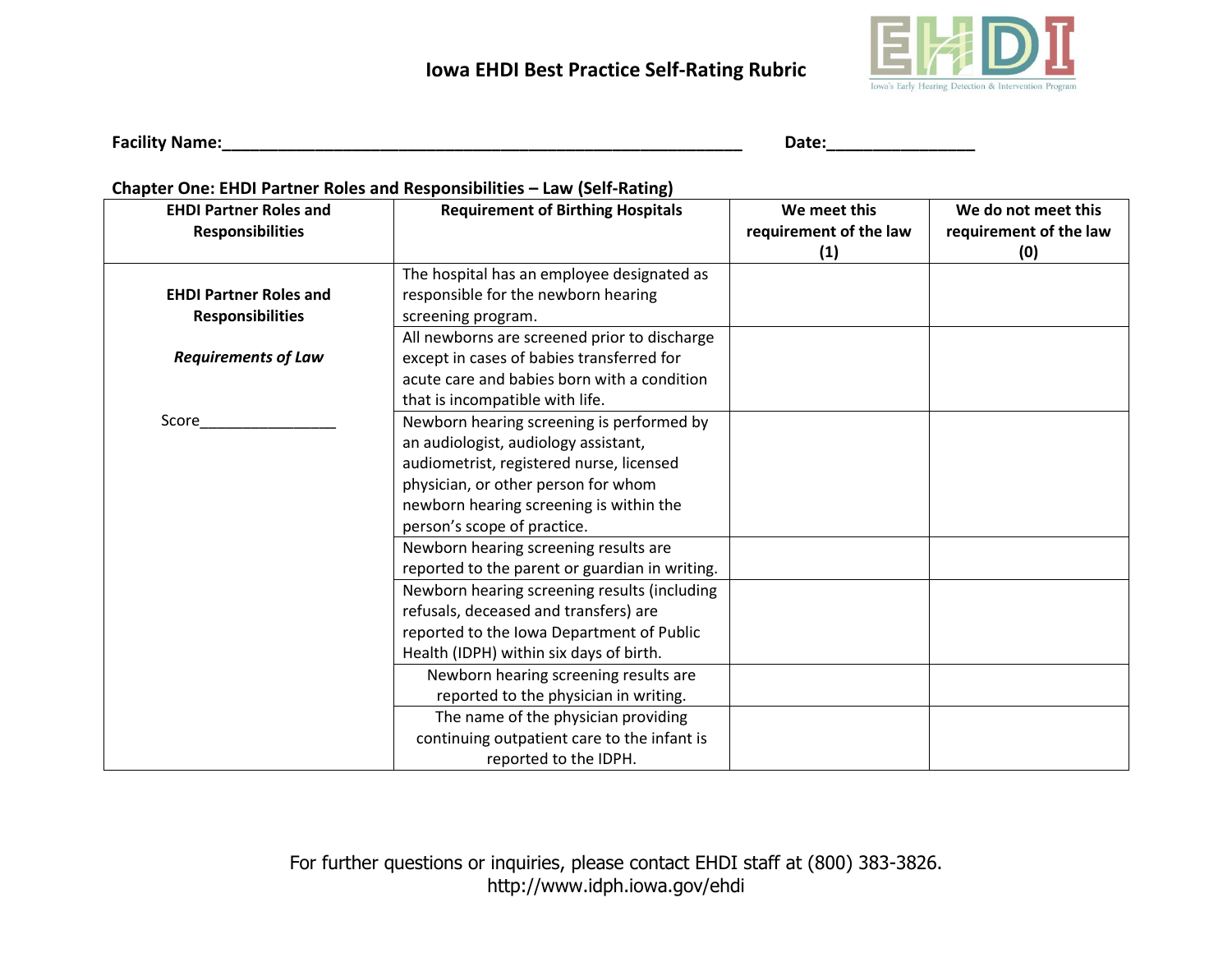

| <b>EHDI Partner Roles and</b>                | <b>Best Practice Recommendation for Birthing</b> | We meet this best | We do not meet this best |
|----------------------------------------------|--------------------------------------------------|-------------------|--------------------------|
| <b>Responsibilities</b>                      | <b>Hospitals</b>                                 | practice          | practice                 |
|                                              |                                                  | (1)               | (0)                      |
|                                              | Hospital staff members help families             |                   |                          |
| <b>EHDI Partner Roles and</b>                | schedule any needed follow up                    |                   |                          |
| <b>Responsibilities</b>                      | appointments.                                    |                   |                          |
|                                              | Hospital staff members connect families to a     |                   |                          |
| <b>Best Practice for Inpatient Screening</b> | medical home.                                    |                   |                          |
|                                              | Hospital staff members ensure that the           |                   |                          |
| Score                                        | rescreen will be done with AABR equipment        |                   |                          |
|                                              | if the baby failed an AABR screening at the      |                   |                          |
|                                              | hospital.                                        |                   |                          |

#### **Chapter One: EHDI Partner Roles and Responsibilities – Best Practice for Inpatient Screening (Self-Rating)**

#### **Chapter One: EHDI Partner Roles and Responsibilities - Best Practice for Outpatient Screening (Self-Rating)**

| <b>EHDI Partner Roles and</b><br><b>Responsibilities</b> | <b>Best practice recommendation for</b><br><b>Outpatient Screening Providers</b><br>(if applicable)                                                 | We meet this<br>requirement of best<br>practice<br>(1) | We do not meet this<br>requirement of best<br>practice<br>(0) |
|----------------------------------------------------------|-----------------------------------------------------------------------------------------------------------------------------------------------------|--------------------------------------------------------|---------------------------------------------------------------|
| <b>EHDI Partner Roles and</b><br><b>Responsibilities</b> | Both ears are rescreened, even if the baby<br>referred in just one ear during the birth<br>admission.<br>Babies that failed an AABR rescreen at the |                                                        |                                                               |
| <b>Best Practice for Outpatient Screening</b>            | birth admission are rescreened with AABR<br>equipment.                                                                                              |                                                        |                                                               |
| Score                                                    | Babies that refer in one or both ears at the<br>outpatient rescreen are referred on to a<br>pediatric audiologist for diagnostic testing.           |                                                        |                                                               |

**Total Score for Chapter One: \_\_\_\_\_\_\_\_\_\_\_\_\_\_\_\_\_\_\_\_**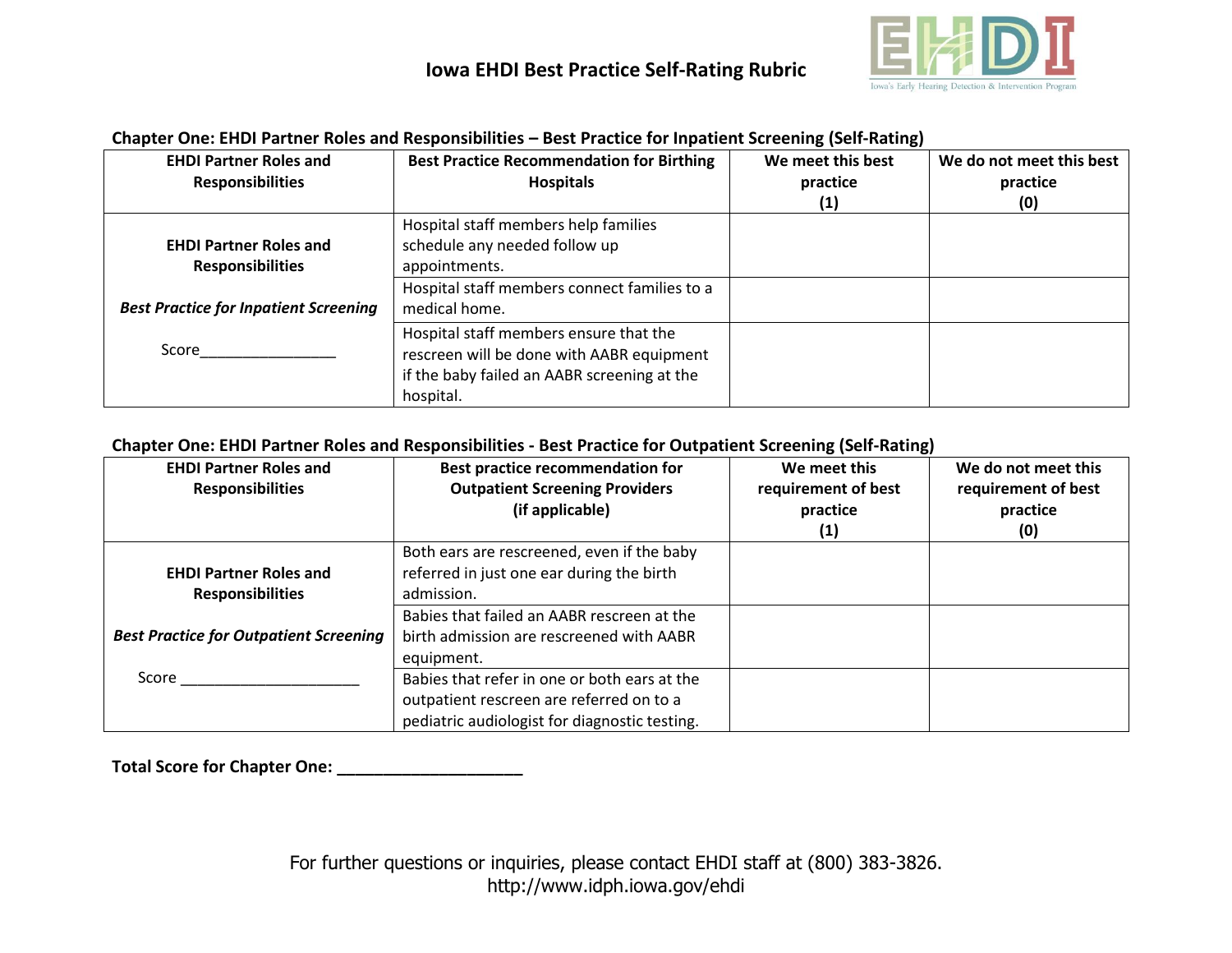

| <b>Qualifications and Training</b>                                                           | Chapter Two: Qualifications and Training of Newborn Hearing Screening Personnel (Seif-Rating)<br><b>Meeting/Exceeding expectations</b>                                                                                                                                                                                                                                                                                                                                                                                                                    |                                                                                                                                                       | Improvement needed                                                                                                                  |
|----------------------------------------------------------------------------------------------|-----------------------------------------------------------------------------------------------------------------------------------------------------------------------------------------------------------------------------------------------------------------------------------------------------------------------------------------------------------------------------------------------------------------------------------------------------------------------------------------------------------------------------------------------------------|-------------------------------------------------------------------------------------------------------------------------------------------------------|-------------------------------------------------------------------------------------------------------------------------------------|
| of Newborn Hearing                                                                           | (4)                                                                                                                                                                                                                                                                                                                                                                                                                                                                                                                                                       | <b>Making progress</b>                                                                                                                                |                                                                                                                                     |
|                                                                                              |                                                                                                                                                                                                                                                                                                                                                                                                                                                                                                                                                           | (2)                                                                                                                                                   | (1)                                                                                                                                 |
| <b>Screening Personnel</b>                                                                   |                                                                                                                                                                                                                                                                                                                                                                                                                                                                                                                                                           |                                                                                                                                                       |                                                                                                                                     |
| <b>Qualifications of Newborn</b><br><b>Hearing Screening</b><br>Personnel<br>Score           | Screening is performed by one of the following personnel:<br>Audiologist<br>$\bullet$<br>Audiology assistant<br>$\bullet$<br>Audiometrist<br><b>RN</b><br>$\bullet$<br>Licensed physician<br>$\bullet$<br>Other person for whom newborn hearing screening is within<br>$\bullet$<br>the person's scope of practice (i.e. LPNs)<br>Screeners meet the following criteria:<br>Are at least 18 years of age<br>$\bullet$                                                                                                                                     | Most screeners<br>are in one of the<br>approved<br>personnel<br>categories and<br>most screeners<br>meet the<br>minimum<br>qualification<br>criteria. | Screeners are not<br>personnel in the<br>approved personnel<br>categories and do not<br>meet the minimum<br>qualification criteria. |
|                                                                                              | Have a high school diploma or equivalent<br>$\bullet$<br>Are current with immunizations and meet all health and safety<br>$\bullet$<br>requirements of the hospital<br>Have completed the newborn hearing screening training<br>program                                                                                                                                                                                                                                                                                                                   |                                                                                                                                                       |                                                                                                                                     |
| <b>Training and Observation</b><br>of Newborn Hearing<br><b>Screening Personnel</b><br>Score | The hospital has a training program established under the direction<br>of a staff audiologist, state consulting audiologist, or physician.<br>The program includes:<br>Knowledge of the technology used for screening<br>$\bullet$<br>Operation and care of the screening equipment<br>$\bullet$<br>Anatomy and physiology of the ear<br>$\bullet$<br>Nature of the responses being measured<br>$\bullet$<br>Patient and non-patient factors that influence responses<br>$\bullet$<br>Hearing screening procedures, including documentation of<br>results | New screeners are<br>trained to perform<br>screening.<br>Training is not<br>formalized, but is<br>sufficient to keep<br>refer rates low.              | New screeners receive<br>very little training and<br>refer rate is<br>unacceptably high.                                            |
|                                                                                              | Importance of documenting high-risk factors<br>Follow up for infants who are missed, refer, or have a high-risk<br>factor(s)                                                                                                                                                                                                                                                                                                                                                                                                                              |                                                                                                                                                       |                                                                                                                                     |

#### **Chapter Two: Qualifications and Training of Newborn Hearing Screening Personnel (Self-Rating)**

For further questions or inquiries, please contact EHDI staff at (800) 383-3826. http://www.idph.iowa.gov/ehdi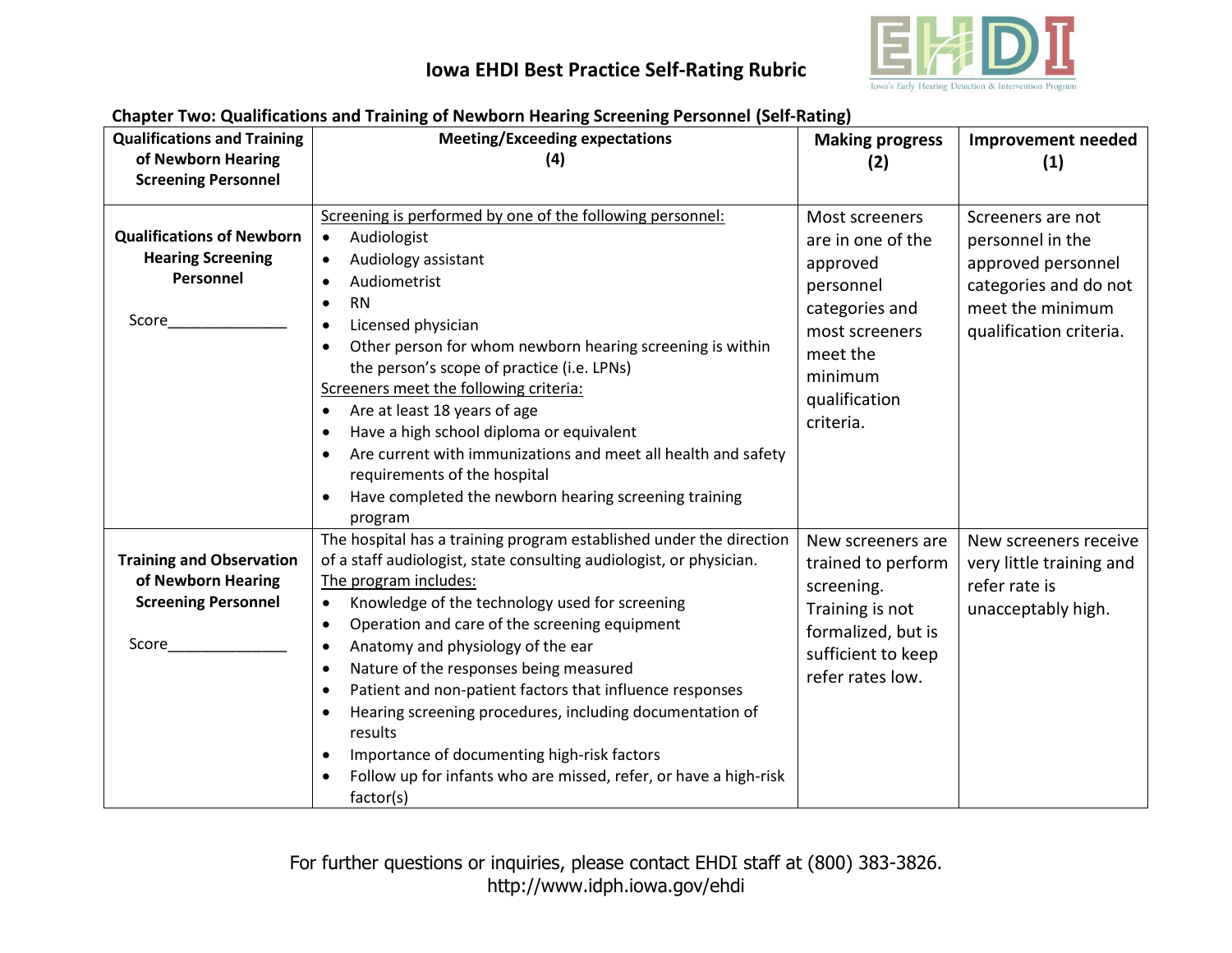

| Confidentiality requirements                             |  |
|----------------------------------------------------------|--|
| Communication skills to provide accurate and appropriate |  |
| information to parents and guardians                     |  |
| Safety and infection control procedures                  |  |
| Medical facility's emergency procedures                  |  |
| Supervised practice and individual observation.          |  |
| Ongoing assessment of proficiency is conducted.          |  |

**Total Score for Chapter Two: \_\_\_\_\_\_\_\_\_\_\_\_\_\_\_\_\_\_\_\_**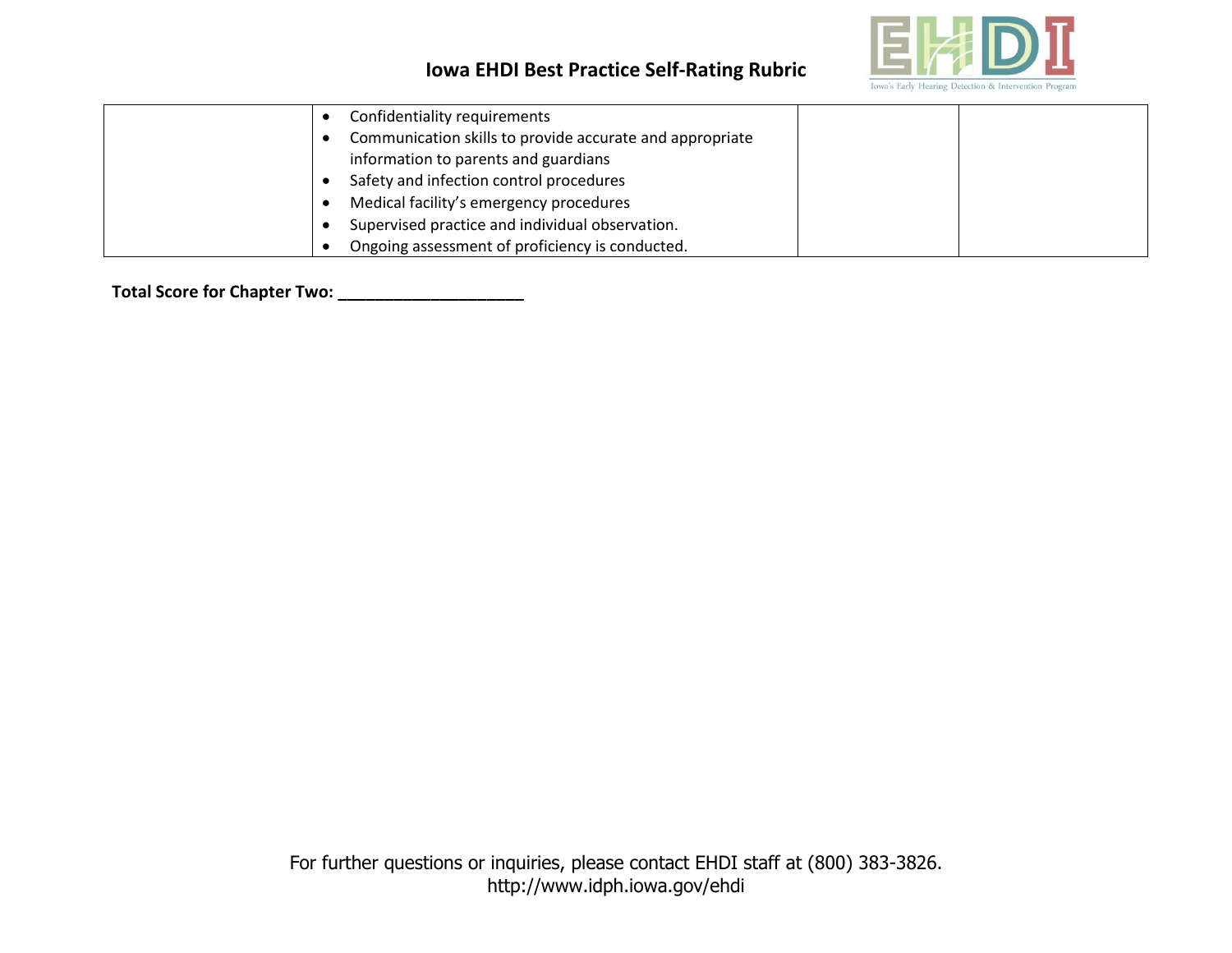

| <b>Newborn Hearing</b><br><b>Screening Protocol</b> | <b>Meeting/Exceeding expectations</b><br>(4)                                                                                                                                                                                                   | <b>Making progress</b><br>(2)                                                                                                                                                          | <b>Improvement needed</b><br>(1)                                                                                                                                     |
|-----------------------------------------------------|------------------------------------------------------------------------------------------------------------------------------------------------------------------------------------------------------------------------------------------------|----------------------------------------------------------------------------------------------------------------------------------------------------------------------------------------|----------------------------------------------------------------------------------------------------------------------------------------------------------------------|
|                                                     |                                                                                                                                                                                                                                                |                                                                                                                                                                                        |                                                                                                                                                                      |
| <b>Equipment</b><br>Score                           | Babies in the well-baby nursery are screened<br>with OAE or AABR equipment. NICU babies<br>are screened with AABR equipment only.                                                                                                              | Babies in the well-baby and<br>NICU nurseries are screened<br>with OAE equipment, but we<br>are working toward AABR only<br>screening in the NICU.                                     | All babies are screened with OAE<br>equipment and we do not plan to<br>begin screening NICU babies with<br>AABR equipment.                                           |
|                                                     | Equipment is calibrated according to<br>manufacturer's recommendation and a log is<br>kept of calibration repair and replacement of<br>parts                                                                                                   | Equipment is calibrated but no<br>log is kept.                                                                                                                                         | Equipment is not calibrated. No<br>log is kept.                                                                                                                      |
| <b>Screening Parameters</b><br>Score                | We have verified that our screening<br>equipment uses the recommended screening<br>parameters and pass criteria.<br>(See page 10 of the Iowa EHDI Best Practices<br>Manual)                                                                    | We plan to verify that our<br>screening equipment uses the<br>recommended screening<br>parameters and pass criteria.<br>(See page 10 of the Iowa EHDI<br><b>Best Practices Manual)</b> | We do not know if our equipment<br>uses the recommended screening<br>parameters and pass criteria.<br>(See page 10 of the Iowa EHDI<br><b>Best Practices Manual)</b> |
| <b>Stopping Criteria</b>                            | When screening conditions are adequate, we<br>stop rescreening babies from the well-baby<br>nursery:                                                                                                                                           | We sometimes screen more<br>than is recommended.                                                                                                                                       | We screen as many times as<br>possible or until baby passes.                                                                                                         |
| <b>Inpatient</b><br>Score                           | With OAE after two screening sessions (no<br>$\bullet$<br>more than three screens per ear per<br>session) conducted several hours apart.<br>With AABR after no more than two<br>$\bullet$<br>screens per ear conducted several hours<br>apart. |                                                                                                                                                                                        |                                                                                                                                                                      |

#### **Chapter Three: Newborn Hearing Screening Protocol (Self-Rating)**

For further questions or inquiries, please contact EHDI staff at (800) 383-3826. http://www.idph.iowa.gov/ehdi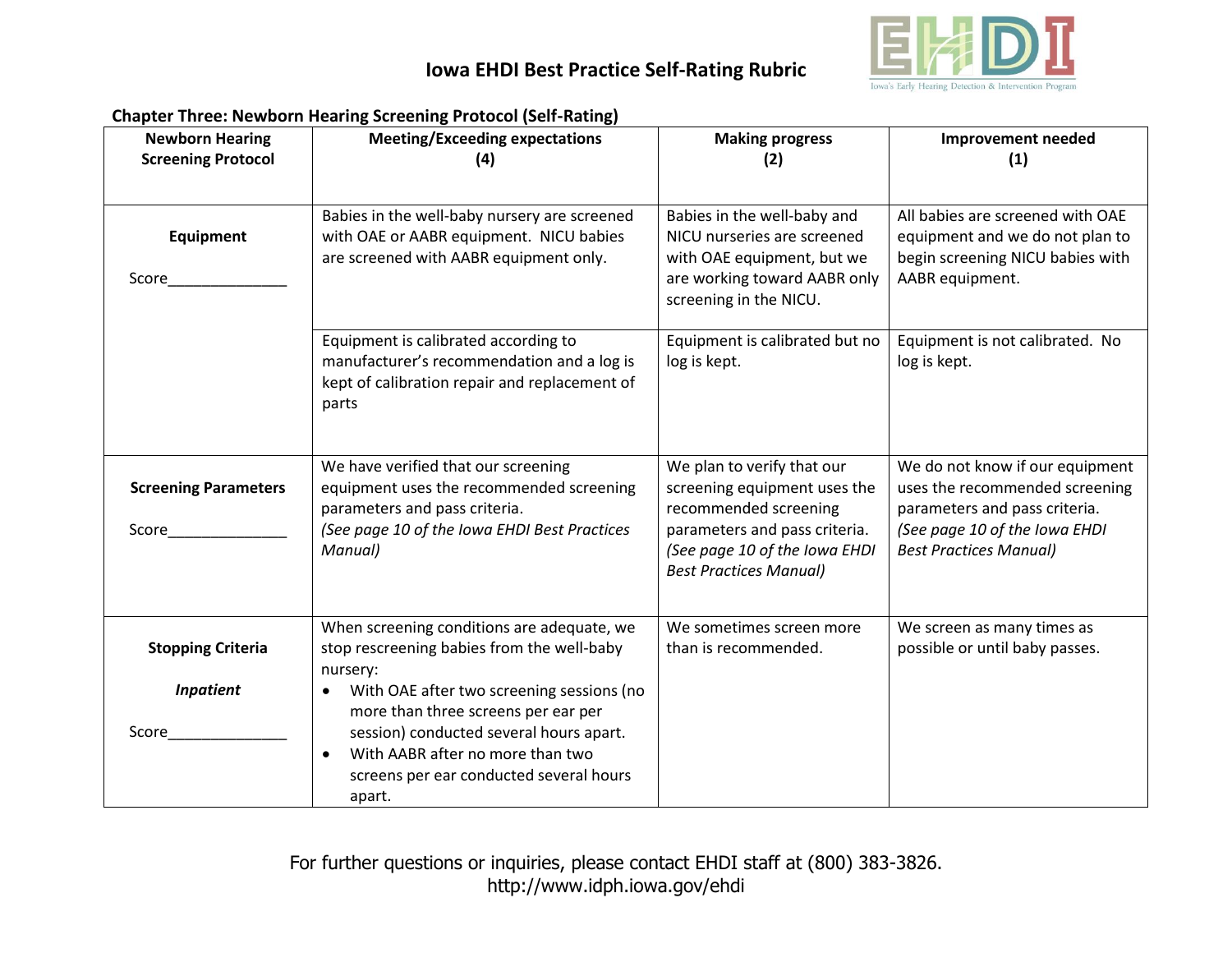

|                                               | When screening conditions are adequate, we<br>stop rescreening babies from the NICU:<br>According to the well-baby protocol if<br>baby is less than five days old<br>After one screen per ear if baby is older<br>$\bullet$<br>than five days. | We sometimes screen more<br>than is recommended                                                                                                     | We screen as many times as<br>possible or until baby passes.                          |
|-----------------------------------------------|------------------------------------------------------------------------------------------------------------------------------------------------------------------------------------------------------------------------------------------------|-----------------------------------------------------------------------------------------------------------------------------------------------------|---------------------------------------------------------------------------------------|
| <b>Stopping Criteria</b><br><b>Outpatient</b> | Assuming screening conditions are accurate<br>and the baby is at least five days old, we stop<br>screening:<br>With OAE after no more than three                                                                                               | We sometimes screen more<br>than is recommended and we<br>sometimes bring babies back<br>for additional outpatient                                  | We screen as many times as<br>possible or until baby passes.                          |
| (if applicable)<br>Score                      | attempts per ear. If the baby passes on<br>the third attempt, the screen is repeated<br>immediately. If the pass result is not<br>replicated, the result is recorded as refer.<br>With AABR after one screen per ear.                          | screening.                                                                                                                                          |                                                                                       |
| Score                                         | Babies who failed an AABR screening at the<br>birth admission and NICU graduates are always<br>rescreened with AABR equipment.                                                                                                                 | We try to use AABR<br>equipment for follow up on<br>failed AABR screenings and for<br>NICU graduates, but<br>sometimes end up using OAE<br>instead. | We screen with the most<br>convenient equipment.                                      |
| Score                                         | Babies who do not pass the outpatient<br>screening are referred on for diagnostic<br>testing.                                                                                                                                                  | We sometimes screen again<br>before referring on for<br>diagnostic testing.                                                                         | We screen as many times as<br>possible before referring on for<br>diagnostic testing. |
| Score                                         | Results of all outpatient screenings are<br>reported to IDPH.                                                                                                                                                                                  | We try to report all results to<br>IDPH, but occasionally miss<br>some.                                                                             | We do not report outpatient<br>results to IDPH.                                       |

**Total Score for Chapter Three: \_\_\_\_\_\_\_\_\_\_\_\_\_\_\_\_\_\_\_\_**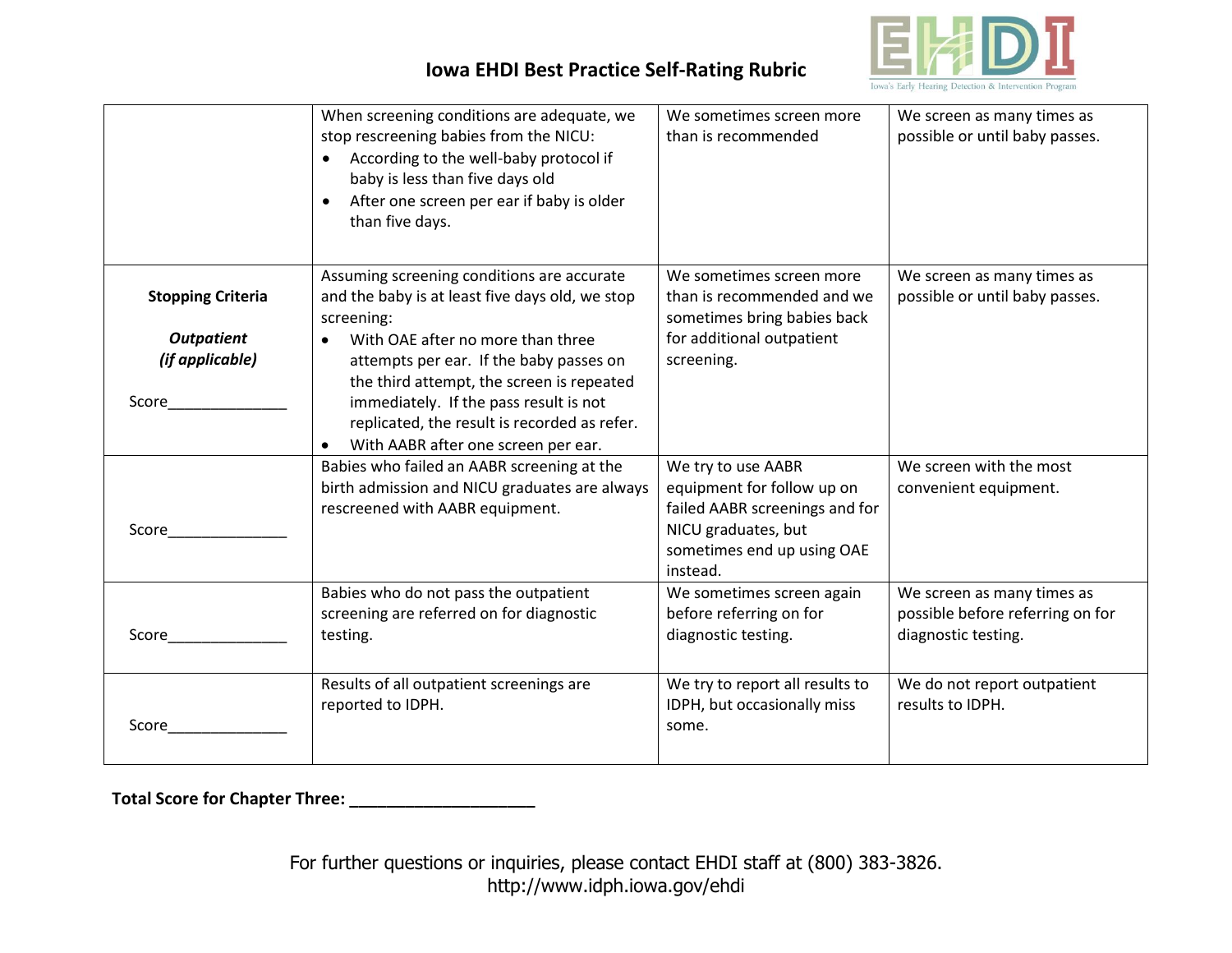

| Chapter Four: Communication with Parents and Primary Care Providers (Seif-Kathig) |                                               |                                |                                    |  |
|-----------------------------------------------------------------------------------|-----------------------------------------------|--------------------------------|------------------------------------|--|
| <b>Communication with</b>                                                         | <b>Meeting/Exceeding expectations</b>         | <b>Making progress</b>         | <b>Improvement needed</b>          |  |
| <b>Parents and Primary Care</b>                                                   | (4)                                           | (2)                            | (1)                                |  |
| <b>Providers</b>                                                                  |                                               |                                |                                    |  |
|                                                                                   |                                               |                                |                                    |  |
|                                                                                   | A staff member discusses the newborn hearing  | A hospital staff member tells  | Parents are not informed that the  |  |
| <b>Communication with</b>                                                         | screening with the family before it is done.  | the family the baby is being   | hearing screening will be done.    |  |
|                                                                                   |                                               |                                |                                    |  |
| <b>Parents and/or Guardians</b>                                                   | This discussion includes what will happen     | taken for a hearing screening  |                                    |  |
|                                                                                   | during the screening, why the screening is    | when he or she comes to get    |                                    |  |
| <b>Before the screening</b>                                                       | important and that it is required by law. The | the baby.                      |                                    |  |
|                                                                                   | staff member extends an invitation to be      |                                |                                    |  |
| Score                                                                             | present during the screening. Parents have    |                                |                                    |  |
|                                                                                   | access to the EHDI brochure prior to the      |                                |                                    |  |
|                                                                                   | screening.                                    |                                |                                    |  |
|                                                                                   | A hospital staff member discusses hearing     | Families receive a written     | Families are not notified of their |  |
| <b>Communication with</b>                                                         | screening results and next steps with the     | report of the hearing          | baby's hearing screening results.  |  |
| <b>Parents and/or Guardians</b>                                                   | family and provides them with a written       | screening results and hospital |                                    |  |
|                                                                                   | record of the results. Verbal and written     | staff members explain the      |                                    |  |
| After the screening                                                               | results are provided in the family's native   | results as time allows.        |                                    |  |
|                                                                                   | language if possible. The staff member also   |                                |                                    |  |
| Score                                                                             | points out the speech and language milestones |                                |                                    |  |
|                                                                                   | in the EHDI brochure and discusses any risk   |                                |                                    |  |
|                                                                                   | factors for late onset hearing loss that are  |                                |                                    |  |
|                                                                                   | present.                                      |                                |                                    |  |

#### **Chapter Four: Communication with Parents and Primary Care Providers (Self-Rating)**

**Total Score for Chapter Four: \_\_\_\_\_\_\_\_\_\_\_\_\_\_\_\_\_\_\_\_**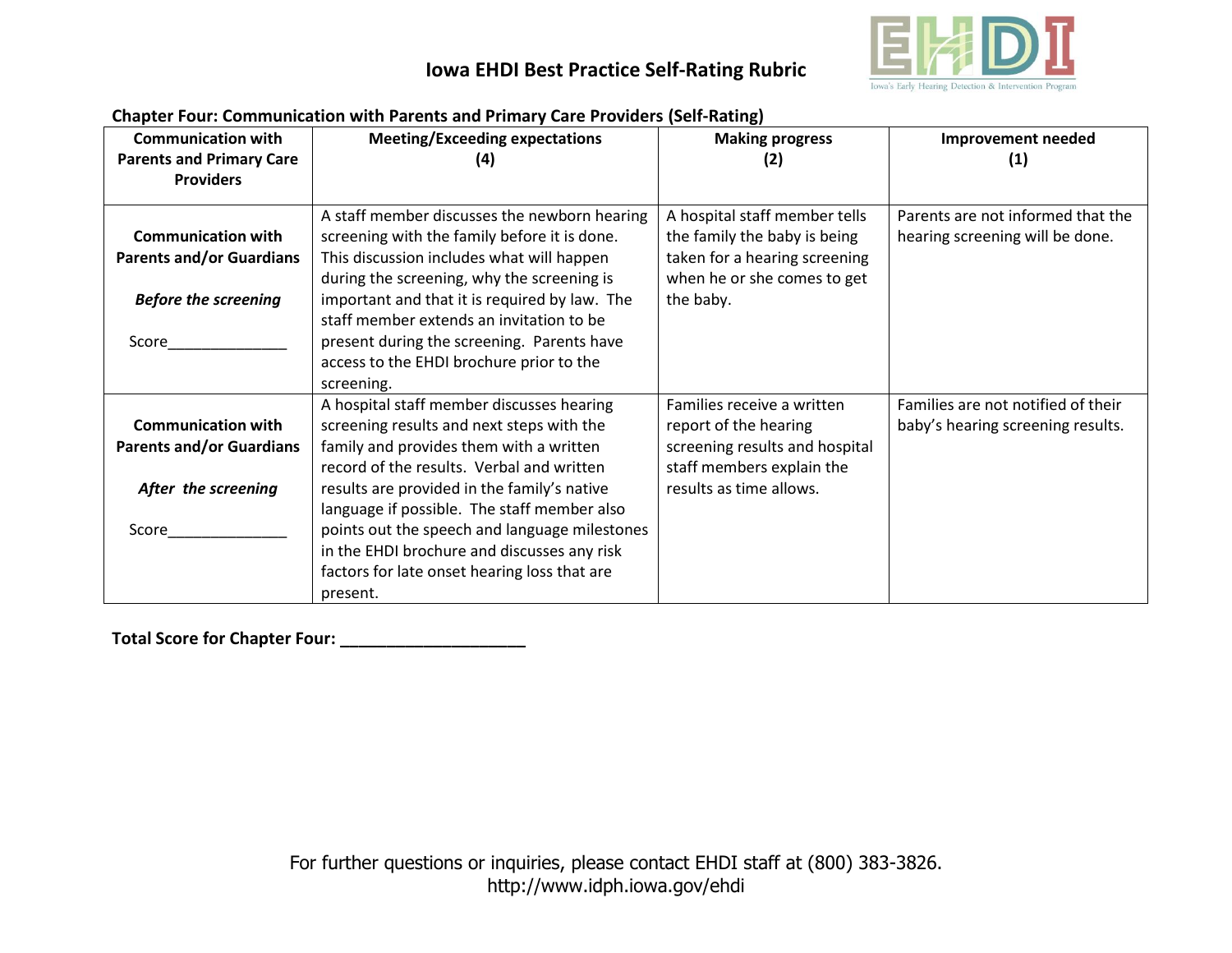

|                                  | Chapter Five: Quality Assurance for Screening Programs (Sen-Kating)<br><b>Meeting/Exceeding expectations</b> |                                    |                                   |
|----------------------------------|--------------------------------------------------------------------------------------------------------------|------------------------------------|-----------------------------------|
| <b>Quality Assurance for</b>     |                                                                                                              | <b>Making progress</b>             | <b>Improvement needed</b>         |
| <b>Screening Programs</b>        | (4)                                                                                                          | (2)                                | (1)                               |
|                                  |                                                                                                              |                                    |                                   |
|                                  | We have written policies and procedures that                                                                 | Screeners are aware of newborn     | We do not have written newborn    |
| <b>Policy and Procedure</b>      | outline the recommended newborn hearing                                                                      | hearing screening procedures, but  | hearing screening policies and    |
|                                  | screening topics. Screeners have easy access                                                                 | we do not have written policies or | procedures and do not plan to     |
|                                  |                                                                                                              |                                    |                                   |
| Score                            | to protocols.                                                                                                | procedures. We plan to write       | develop them.                     |
|                                  |                                                                                                              | them.                              |                                   |
|                                  |                                                                                                              |                                    |                                   |
|                                  | All babies are reported to IDPH. Data entry                                                                  | All babies are reported to IDPH,   | Babies are reported to IDPH, but  |
| <b>Quality Assurance of Data</b> | staff members know how to enter babies with                                                                  | but information and/or special     | we know information is sometimes  |
| <b>Reporting</b>                 | special circumstances (refusals, adoptions,                                                                  | circumstances are not always       | incomplete or inaccurate. We have |
|                                  | etc.) or call IDPH to ensure that data are                                                                   | reported accurately. We do not     | not been able to correct these    |
| Score                            | entered correctly. Hospital staff members:                                                                   | currently reconcile records.       | problems.                         |
|                                  | Compare data in the EHDI data<br>$\bullet$                                                                   |                                    |                                   |
|                                  | management system to hospital data to                                                                        |                                    |                                   |
|                                  | ensure completeness and accuracy                                                                             |                                    |                                   |
|                                  | Make case notes when additional<br>$\bullet$                                                                 |                                    |                                   |
|                                  | information is available                                                                                     |                                    |                                   |
|                                  | Search the EHDI data management system<br>$\bullet$                                                          |                                    |                                   |
|                                  | and contact IDPH if we do not find the                                                                       |                                    |                                   |
|                                  | record when babies transfer to our                                                                           |                                    |                                   |
|                                  | hospital                                                                                                     |                                    |                                   |
|                                  | Notify IDPH of errors in data entry so they                                                                  |                                    |                                   |
|                                  | can be corrected.                                                                                            |                                    |                                   |
|                                  | We work toward lowering the number of                                                                        | We understand the importance of    | We are not working toward         |
| Reducing the number of           | children lost to follow up by:                                                                               | lowering the number of children    | reducing the number of children   |
| children lost to follow up       | Following a scripted message to explain<br>$\bullet$                                                         | lost to follow up and have         | lost to follow up at this time.   |
|                                  |                                                                                                              | implemented some of the            |                                   |
|                                  | screening results to parents.                                                                                |                                    |                                   |
| Score                            |                                                                                                              | recommended practices.             |                                   |

#### **Chapter Five: Quality Assurance for Screening Programs (Self-Rating)**